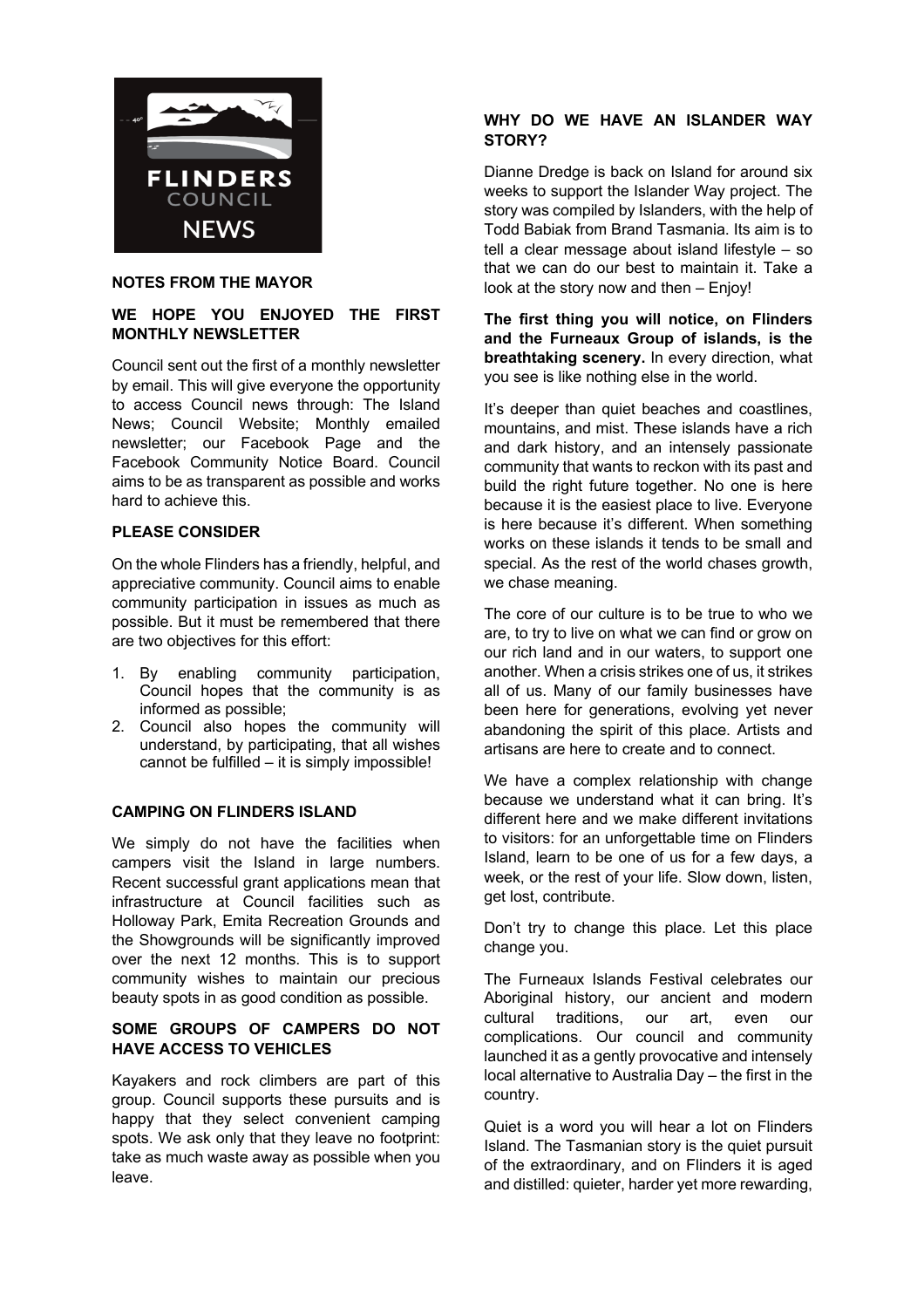more mysterious, more connected, more complicated, more extraordinary.

**Annie Revie, Mayor, 0477 557 338**

**annie.revie@flinders.tas.gov.au**



#### **CASH 4 CANS April 2nd 2022 11:00am - 1:00pm Whitemark Tip**

Due to a delay in drain works at the Whitemark Tip this weekend's Cash 4 Cans sorting day has been cancelled.

Next sorting day is April 2<sup>nd</sup> Come along to help raise \$\$ for Flinders Island District High School by sorting aluminium cans saved from landfill.

Contact **community@flinders.tas.gov.au** if you would like to come along on the day or register and be involved  $\ddot{\bullet}$ 

**---------------------------------------------------------------**

## **Whitemark Tip – Opening Hours**

- **Monday 1.30pm - 4.30pm**
- **Tuesday 7am -10am**
- **Friday 1.30pm - 4.30pm**
- **Wednesday 8.30am - 11.30am**
- **Thursday 7am -10am**
- **Saturday CLOSED**
- **Sunday 1.30pm - 4.30pm**

**---------------------------------------------------------------**

#### **CLOSED PUBLIC HOLIDAYS**



The Autumn School Holiday program will run from  $14<sup>th</sup>$  April –  $28<sup>th</sup>$  April

Activities will include Easter Bonnet Making for the Lady Barron Easter Saturday event. Art & Photography Portrait Workshop for the Islander Portrait Prize to be held on the June long weekend and a Task Master Challenge day.

Further information at: **flinders.tas.gov.au/school-holiday-program** 

#### **Parking arrangements at the Airport**

The new pedestrian crossing is working well as is the pickup and drop 2 hour maximum parking time in the front rows.

Car park users are reminded NOT to park on the pedestrian crossing as this area must be kept clear at all times.   

Residents and visitors to the airport are reminded to observe all road rules and signage.

**Due to parking limitation within the Airport grounds, we request all owners of vehicles currently parked at the airport on a long-term basis to contact Airport Operations on 0429 813 929 to discuss ongoing storage arrangements.**

No unauthorised vehicle or persons are permitted past the RFDS hanger located opposite the Operations Office.

Chris Wilson **Manager Infrastructure and Airport**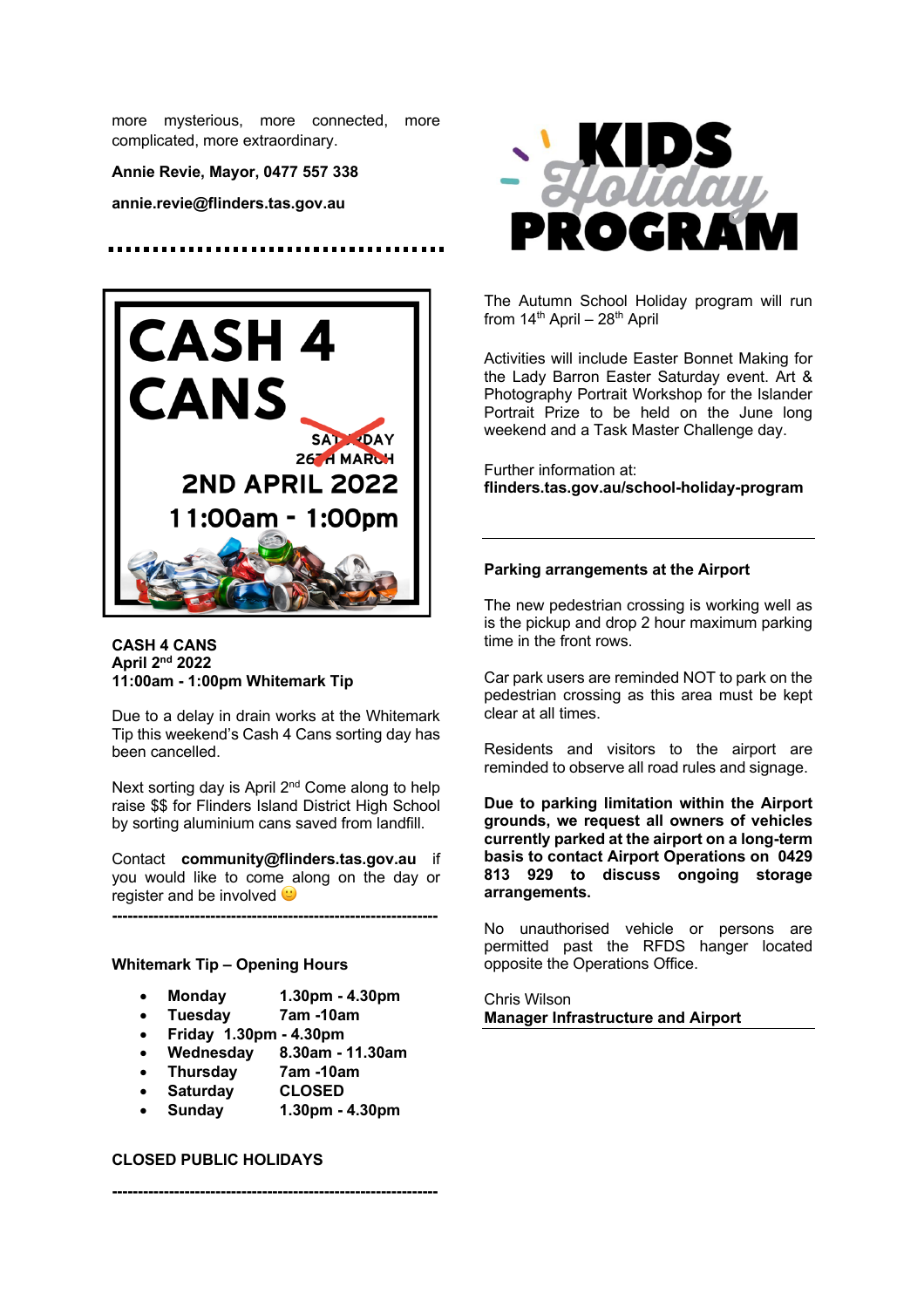# #slowthespread



There have been positive COVID cases recorded across the Island over the past week. While masks are not mandatory in certain settings, it is highly recommended that community members wear masks when in public indoor areas. This will help to keep our community safe and avoid widespread community transmission.

# IF YOU ARE FEELING UNWELL

If you have any symptoms such as a cough, cold, sore throat, runny nose, fever or loss of taste or smell, stay home and contact Ochre Health on 6359 2011 to book a phone consult with a doctor. FIAAI clients who have symptoms can contact FIAAI on 6359 3532.

You should isolate at home until you have received a negative result and have no symptoms.

Please support your friends, family and neighbours at this time and reach out to them if you can help with shopping, pickups, or anything else they may need.

#slowthespread. #keepourcommunitysafe

## **TACKLING WEEDS**

Council recently received funding from NRM North as part of the Tasmanian Weeds Action Fund. This is a three-year project for Council to tackle priority weeds on the Furneaux Islands that are impacting valuable agricultural and environmental assets.

The first stage of this project is the development of a Furneaux Islands Weed Management Strategy and Action Plan. Eve Lazarus (Enviro-Dynamics) and Andy North (North Barker EcoSystem Services) have been engaged to assist with the first phase of this project.



A brief online survey has been created for those to share feedback on weeds. To participate, visit the link or scan the QR code.

**https://bit.ly/3MwkGvR**

There will be future opportunities for the community to engage in Weed projects on the Islands.

# **SAVE THE DATE**

The Islander Portrait Prize has been rescheduled for the June long weekend.

**Artists are invited to submit a work of art to the inaugural Islander Portrait Prize.** 



**The subject matter should be a person who has a known connection to Flinders Island.**

Entries can be submitted in any medium (painting, drawing, digital photography, sculpture, etc.), but the maximum dimensions cannot exceed 1.5m x 1.5m.

The exhibition will be held at the Lady Barron Hall.

More details soon!